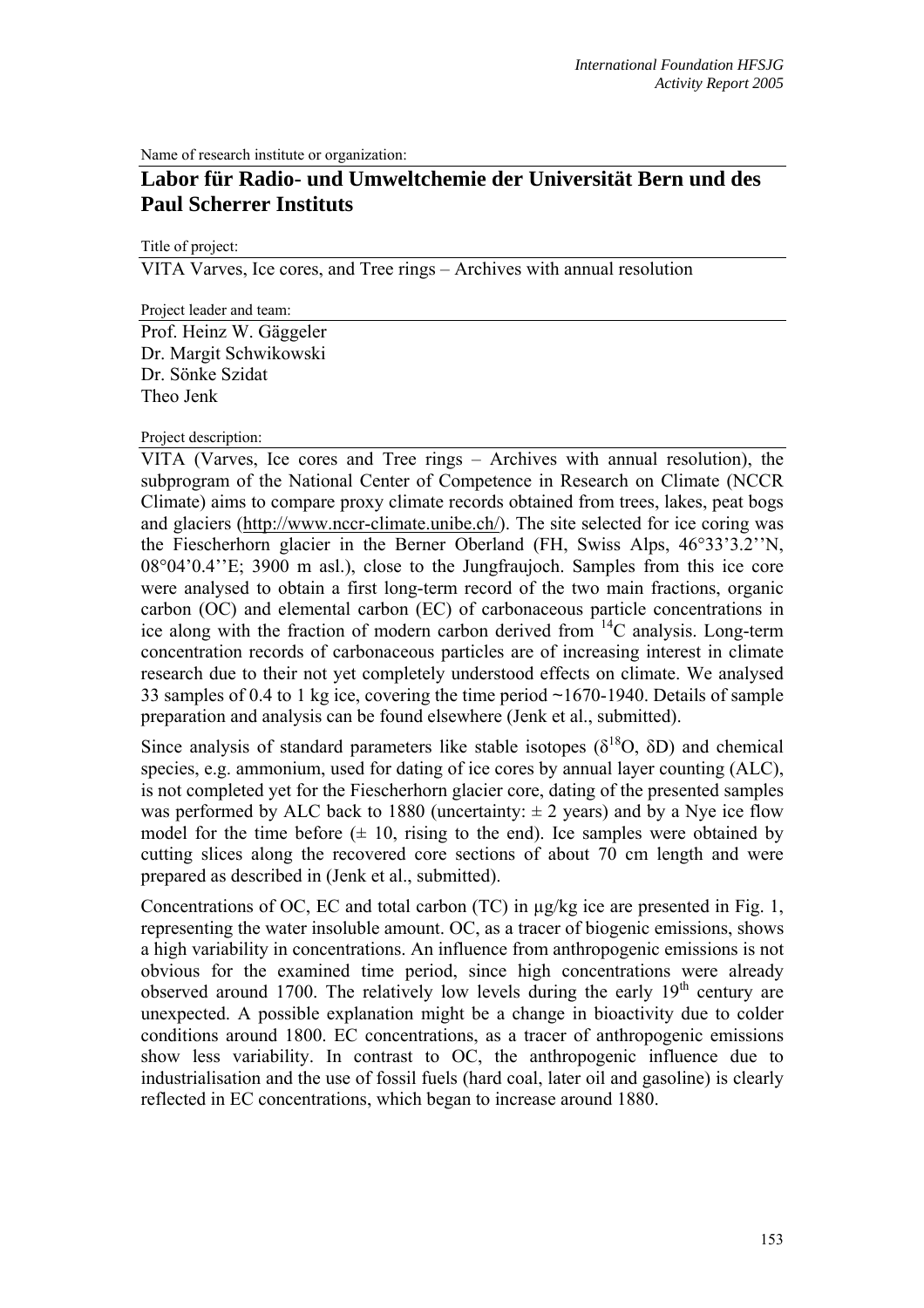

**Fig. 1:** OC, EC and TC concentrations as µg/kg ice from 1670 to 1940 (solid lines) with measurement uncertainties (1  $\sigma$ , shaded areas). The dashed line was obtained by smoothing of the data.

<sup>14</sup>C analysis has shown to be a powerful tool for source apportionment of carbonaceous particles (Szidat et al., 2006). In Fig. 2, results of  $^{14}C$  analysis are presented for OC and EC as fraction of modern carbon  $(f_M)$  corrected for the decay by accounting for the age of the sample. The  $f<sub>M</sub>$  thus indicates the level of biogenic/anthropogenic contribution to the sample. Accordingly, a sample with a  $f_M$  = 1 originated to 100% from biogenic sources. The record for the  $f<sub>M</sub>$  of OC shows similar to the EC record in Fig.1 - a rising of anthropogenic emissions after 1880. The level for 1940 is already comparable to recent aerosol samples with an anthropogenic contribution of around 40% [3]. A very strong peak of anthropogenic emissions between 1880 and 1900 is interesting for further investigation. Before 1850, OC was almost purely of biogenic origin. This is an important finding as we intend to use OC for radiocarbon dating of the oldest sections of ice cores. The  $f<sub>M</sub>$  of EC reflects a more and more dominating contribution of anthropogenic sources after 1900 until reaching about 80% of the total EC emissions in 1940, comparable to what is observed in recent aerosol samples (Szidat et al., 2006). Interesting but without explanation yet is the  $f_M$  for the sample from around 1850. EC seems to be influenced by  ${}^{14}C$  extinct sources even around 1850.



**Fig. 2:**  $f_M$  of the OC and EC fractions derived from <sup>14</sup>C AMS analysis (solid lines) with measurement uncertainties (1  $\sigma$ , shaded areas). The dashed line was obtained by smoothing of the data. The dotted line represents 100% biogenic origin.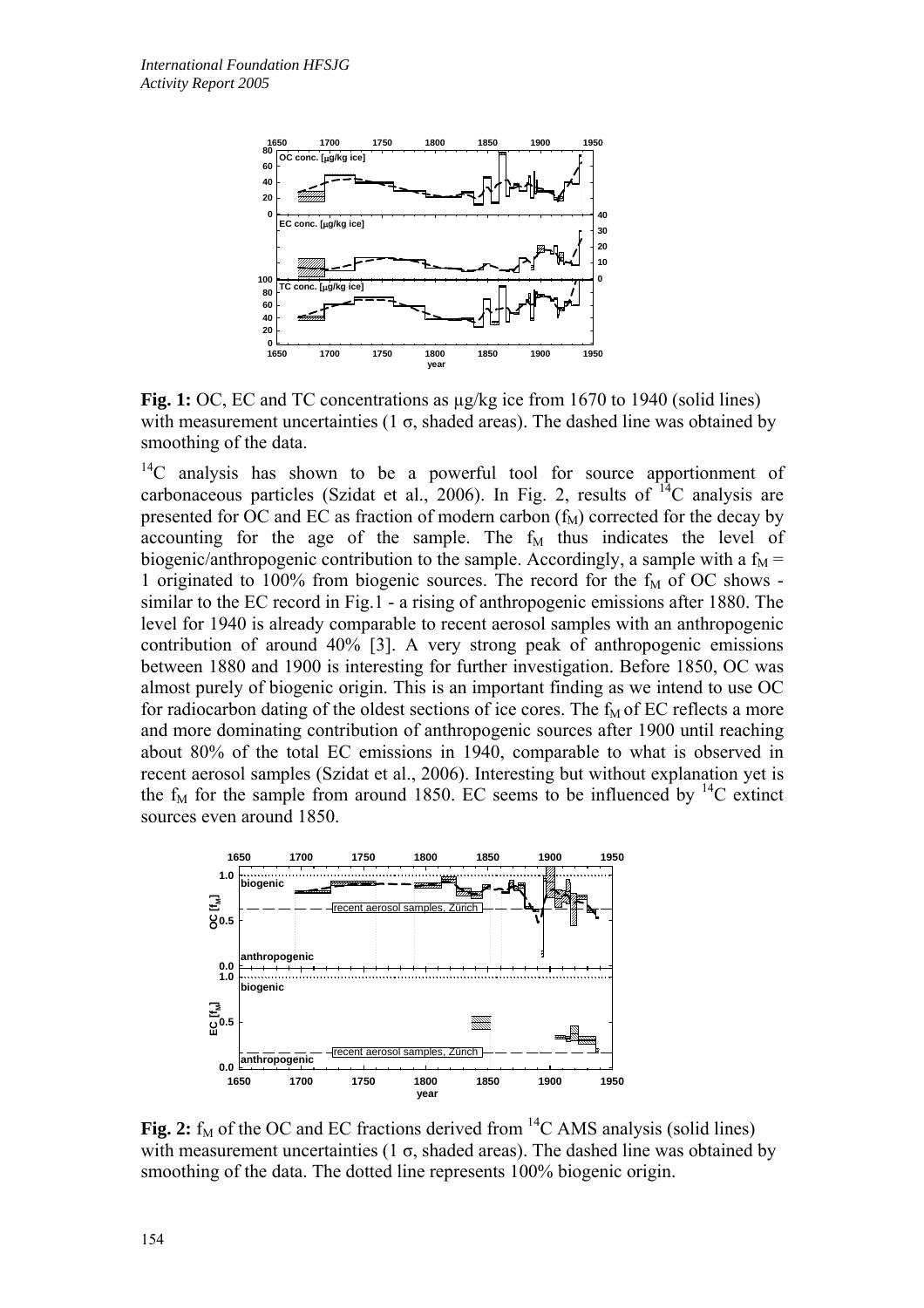## Acknowledgements:

This study was conducted in the frame of the NCCR-Climate project VITA. Financial support from the Swiss National Science Foundation is acknowledged. The possibility to use the High Alpine Research Station Jungfraujoch as base camp is highly acknowledged.

## References:

Jenk, T.M., S. Szidat, M. Schwikowski, H.W. Gäggeler, D. Bolius, L. Wacker, H.-A. Synal, M. Saurer, Microgram level radiocarbon  $(14)$  determination on carbonaceous particles in ice, submitted to Nucl. Instr. Meth. Phys. Res. B.

Szidat, S., T.M. Jenk, H.-A. Synal, M. Kalberer, L. Wacker, I. Hajdas, A. Kasper-Giebl, U. Baltensperger, Contribution of fossil fuel, biomass burning and biogenic emissions to carbonaceous aerosols in Zürich as traced by  ${}^{14}C$ , J. Geophys. Res. Atmos., in press.

Key words:

carbonaceous particles, radiocarbon, aerosol effect

Internet data bases:

http://lch.web.psi.ch/ http://www.nccr-climate.unibe.ch/

Collaborating partners/networks:

Brigitta Ammann, Institute of Plant Sciences, University of Bern Martin Grosjean, Jürg Luterbacher, Heinz Wanner, Geographical Institute, University of Bern.

Lukas Wacker, Hans-Arno Synal, Martin Suter, ETH Zürich.

Scientific publications and public outreach 2005:

### **Refereed journal articles**

Sodemann, H., A.S. Palmer, C. Schwierz, M. Schwikowski, H. Wernli, The transport history of two Saharan dust events archived in an Alpine ice core, Atmos. Chem. Phys. Discuss. 5, 7497-7545 (2005).

Address:

Paul Scherrer Institut Labor für Radio- und Umweltchemie CH-5232 Villigen Switzerland

Contacts:

Margit Schwikowski Tel.: +41 56 310 4110 Fax: + 41 56 310 4435 e-mail: margit.schwikowski@psi.ch URL: http://lch.web.psi.ch/